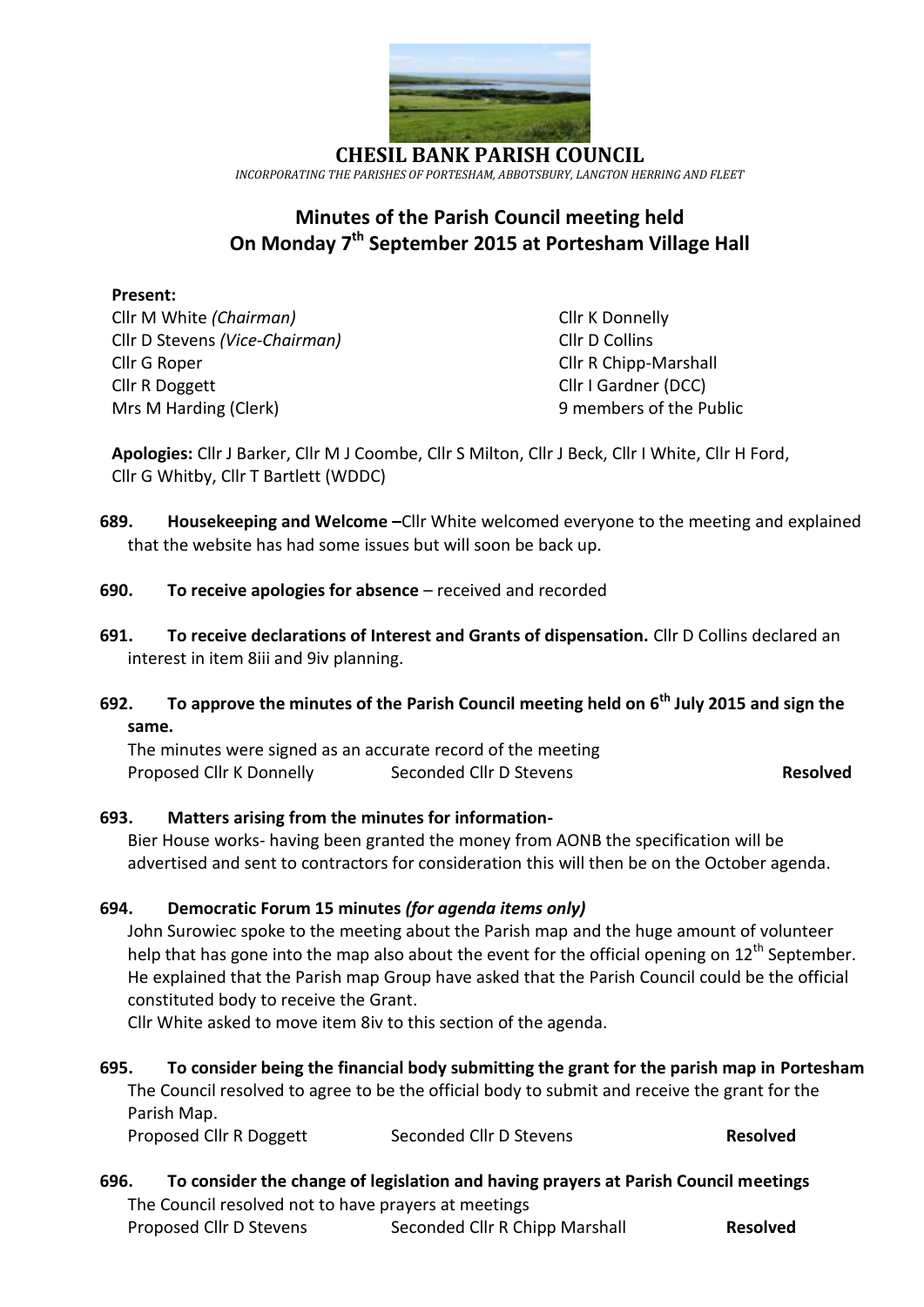# **CHESIL BANK PARISH COUNCIL**

*INCORPORATING THE PARISHES OF PORTESHAM, ABBOTSBURY, LANGTON HERRING AND FLEET*

#### **697. Finance:-**

#### **i. To consider receipts and payments**

| <b>Receipts</b>         | <b>Detail</b>                 | <b>Amount</b> |  |
|-------------------------|-------------------------------|---------------|--|
| Internet Café           | Café                          | 15.00         |  |
| Allotment               | rent                          | 30.00         |  |
| Chesil Fayre            | sponsorship                   | 25.00         |  |
| HMRC- VAT refund        | <b>VAT</b>                    | 809.80        |  |
| <b>Burial Ground</b>    | <b>Burial</b>                 | 478.00        |  |
| <b>Burial Ground</b>    | <b>Burial</b>                 | 98.00         |  |
| Allotment               | rent                          | 40.00         |  |
| Chesil Fayre            | sponsorship                   | 25.00         |  |
| <b>Payments</b>         |                               |               |  |
| Portesham VH            | <b>PAYE</b>                   | 24.00         |  |
| Jaks Jons               | <b>Grass and RME</b>          | 54.00         |  |
| <b>HMRC</b>             | <b>PAYE</b>                   | 7.00          |  |
| Portesham VH            | Internet café                 | 24.00         |  |
| G James                 | Village greens/ Grass         | 458.32        |  |
| I Pritchard             | LH Grass contract             | 223.75        |  |
| M Jolliffe              | Cemetery/Churchyard grass     | 500.00        |  |
| W B Vincent             | Abbotsbury Grass              | 189.00        |  |
| P Bridle                | Bench and repairs to gate/bin | 735.00        |  |
| The Play inspection Co  | Annual play inspection        | 270.00        |  |
| Dorset and Somerset Air | donation (from Chesil Fayre)  | 300.00        |  |
| Ambulance               |                               |               |  |
| Allotment refund        | Ogden and Newman              | 20.00         |  |
| <b>DAPTC</b>            | Chairman's training           | 60.00         |  |

Bank Balances as at  $31<sup>st</sup>$  Aug 2015 £31017.54 Proposed Cllr R Chip- Marshall Seconded Cllr D Stevens **Resolved** 

## **ii. To consider the playground quotes for the Glebe (using the restricted funds)** This item will be discussed at the October meeting as not enough quotes received

#### **iii. To Consider the tenders for the Sewerage works at the Playing field at Elworth** Cllr D Collins left the meeting for this item

The Clerk although sending out 8 specifications had only received 2 quotes, the Council considered the quotes but there were some disparities in the quotes and further information is required. The Clerk was asked to gather further information and try for a third quote to consider at the October meeting. None of the quotes have been made public at this stage.

#### **698. Working Group reports:-**

**i. Recreation-** Cllr D Collins reported on the fantastic day of the Chesil Bank Country Fayre held on 19<sup>th</sup> July at Elworth, raising over £2000. The Chesil Fayre working group will meet shortly to de-brief and consider future events; there has been a lot of interest from other parish groups who would like to become involved. This event is hoped to continue to be a community event raising the profile of the area as a community asset and available for use and hire for other events. It was noted that the plaque was missing Fields in Trust to be contacted about a replacement as the last plaque has deteriorated. As has the one in Abbotsbury.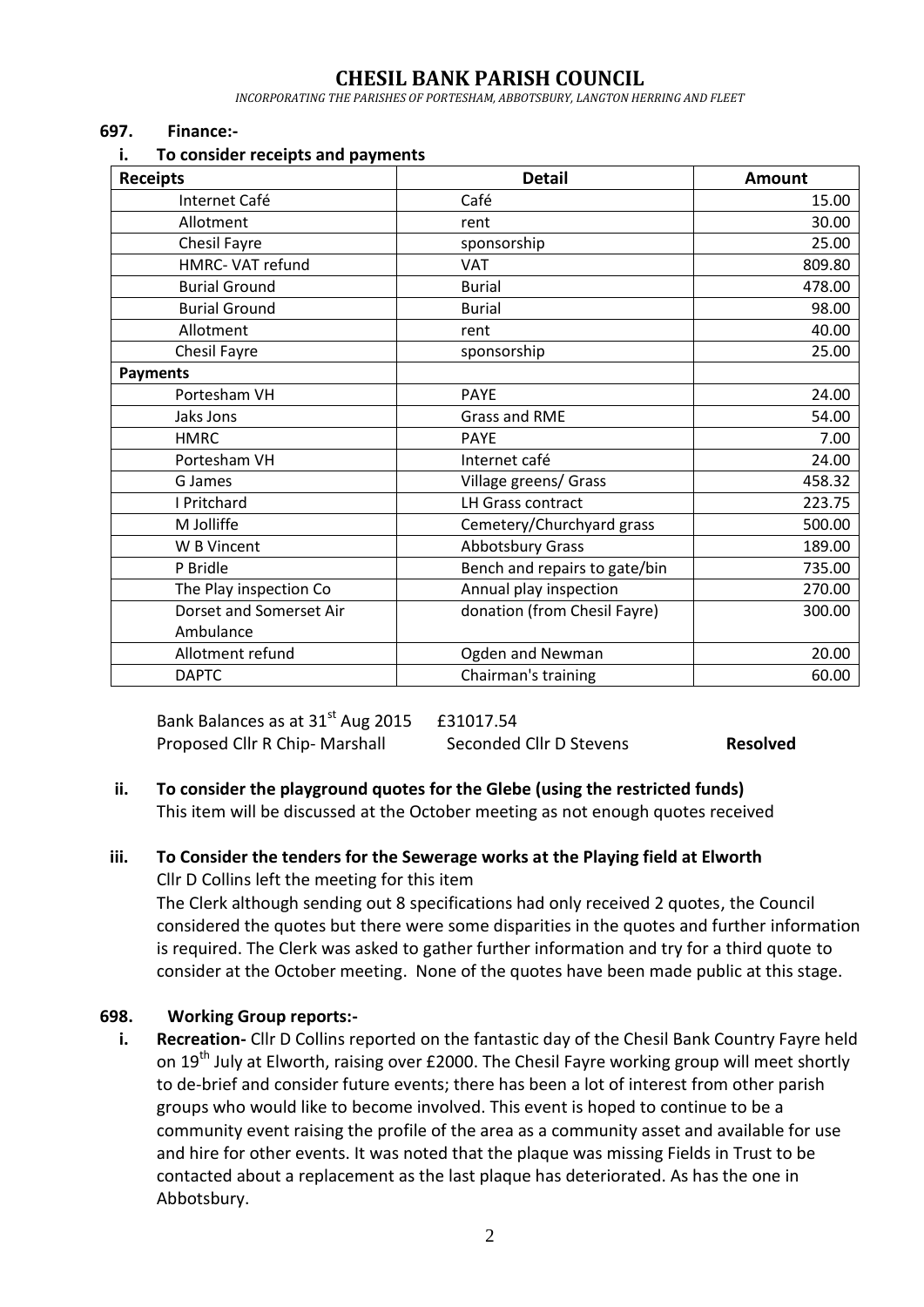*INCORPORATING THE PARISHES OF PORTESHAM, ABBOTSBURY, LANGTON HERRING AND FLEET*

ii. **Mobile and Communications –report-**Superfast is now available in Portesham and Abbotsbury unless you phone line comes directly out of the exchange.

Cllr Doggett reported in the VROSS Vodafone Rural Open Sure Signal, it appears that we now have significant improvements in mobile phone reception in the village covering all 4 systems arising from the benefits of the Portesham mast. The VROSS project would be for Vodafone only. Cllr Doggett will continue to monitor this and keep the scheme open until the Parish meeting in October to gather further feedback form the village and VROSS have been informed.

Broadband is still poor and continues to be an issue in Langton Herring

## **iii. Budget & Finance- Agree a date**

Meeting Arranged for Mon 28<sup>th</sup> September for Cllrs White, Doggett, Coombe and Stevens at Elworth in time for Parish meetings to be held to discuss finances in the parishes

## **iv. Planning & Development**

Cllr Doggett explained the P & D group have not met but Portesham Cllrs have been dealing with the issues with the development at Malthouse Meadows that has subsequently been approved with conditions. Cllr White thanked Cllr Barker who worked tirelessly gathering facts regarding the issues of the fluvial risks, Cllr White reminded everyone to be vigilant when the development commences.

Cllr Gardner reported to the meeting that the WD & W & P Local plan has now been approved by the inspector and the changes required do not need to go back out to consultation. He also explained sites adjacent to DDB's should be considered if sustainable.

## **699. Planning Consultations:-**

## **i. To consider all planning applications since the last meeting**

| Application no | <b>Address</b>               | Detail                     | Comment        |             |
|----------------|------------------------------|----------------------------|----------------|-------------|
|                | CHESTNUT COTTAGE, ANGEL      | Reduce crown of 3 no.      |                | Proposed RD |
| WD/TP/15/00211 | CLOSE, LANGTON HERRING,      | Horse Chestnut by up to    |                | Seconded DS |
|                | WEYMOUTH, DT3 4NY            | 40%                        | No Objections  |             |
|                | <b>CHURCH COTTAGE, FLEET</b> |                            | No objection-  | Proposed GR |
|                | ROAD, FLEET, WEYMOUTH,       | Rear extension to house    | Cllrs had site | Seconded DS |
| WD/D/15/001371 | DT3 4EB                      | (Full)                     | visit          |             |
|                |                              | two storey side extension  | No Objection   | Proposed RD |
| WD/D/15/001706 | 3 New Road, Portesham        | (Full)                     |                | Seconded MW |
|                | 2 HELSTON CLOSE,             |                            | No Objection   | Proposed GR |
|                | PORTESHAM, WEYMOUTH,         | Fell 1No. Silver Birch and |                | Seconded DS |
| WD/CA/15/00253 | DT3 4EY                      | 1No. Judas                 |                |             |

## **ii. To consider any other planning/enforcement issues**

The issue of the motor business along Cheese Lane is still ongoing as the owner claims to have been trading for 10 years.

The Railings on the porch of the Ilchester Arms will be replaced as they had to be re-made to be followed up